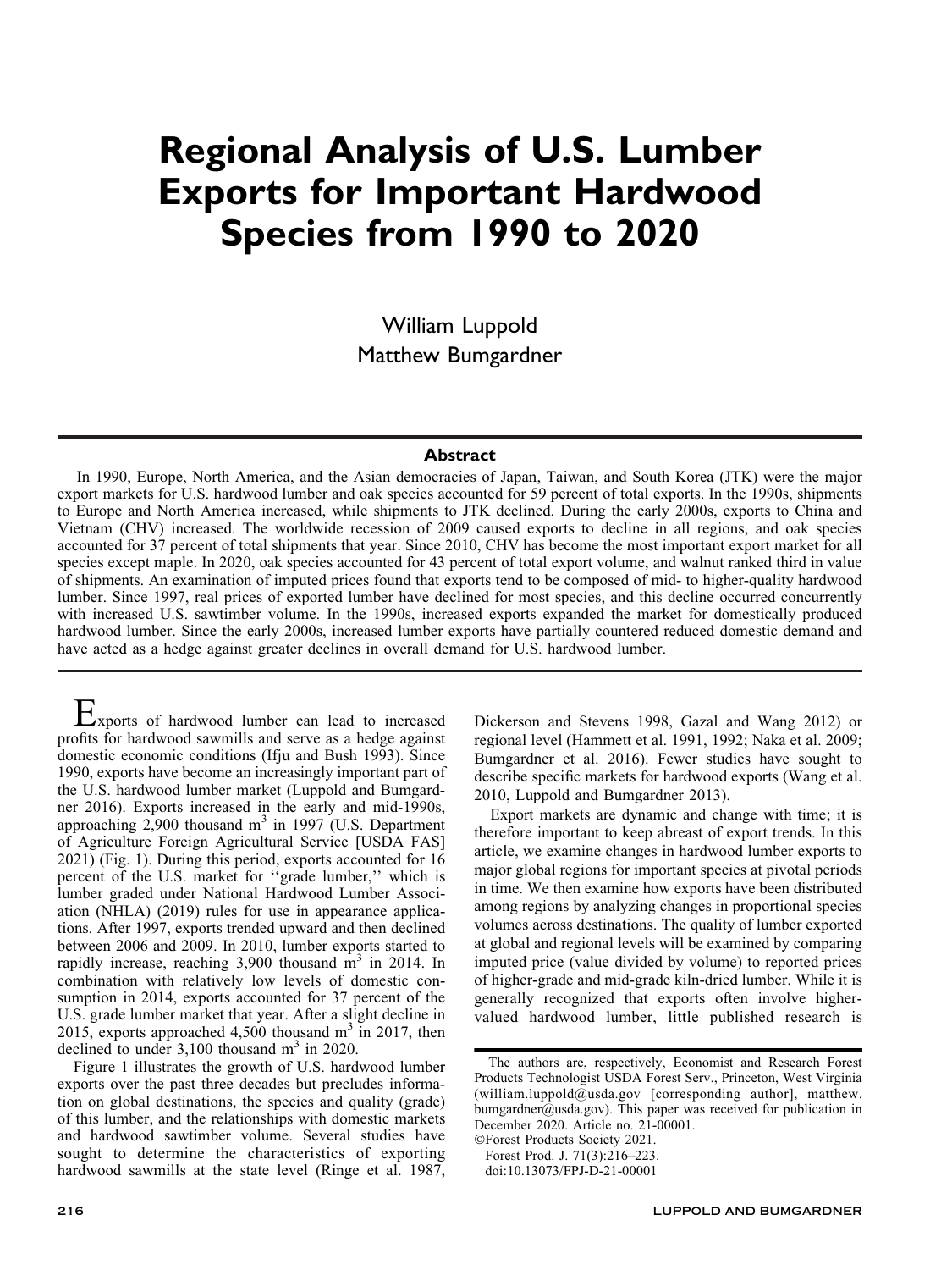

Figure 1.—Volume of U.S. hardwood lumber exports, 1990– 2020 (USDA FAS 2021).

available. In the final section, we discuss the interplay of changing domestic markets and exports.

### Methods

The data used in this study were developed using the USDA FAS (2021) Global Agricultural Trade System (GATS) application. All volume estimates are in cubic meters. All value estimates have been inflation adjusted to 2019 dollars to be reflective of the market prices recently observed. The inflation adjustor was the U.S. Department of Labor, Bureau of Labor Statistics (USDL BLS) (2021), wholesale price index for all commodities. For a given species and grade, imputed prices are the inflation-adjusted values (2019 dollars) divided by the associated volume in cubic meters.

Between 1990 and 2006, maple exports could be separated into three product categories at the 10-digit harmonized code level: hard maple, other maple, and dressed (surfaced and edged) maple. After 2006, maple was reported as hard maple and other categories. Because of these ambiguities, maple exports are not separated into the soft and hard product classifications normally used in the United States but are reported as a single product at the sixdigit code level. All other species examined in this study are also reported at the six-digit harmonized code level.

# Time periods examined

Data

Because of volumetric errors in U.S. export data in the 1980s (Luppold 1995), 1990 was selected as the starting point for this analysis. Exports grew by 50 percent between 1990 and 1997, fluctuated between 1997 and 2006, and then decreased below 1990 levels in 2009 (Fig. 1). Except for a relatively small downturn in 2015, the 2009–2017 period was one of unparalleled growth in hardwood lumber exports. This growth period was followed by a large decline from 2017 to 2020. This series of market fluctuations is analyzed by examining changes among five time periods: 1990–1997, 1997–2006, 2006–2009, 2009–2017, and 2017– 2020.

# Export market regions

Since 1990, three global regions have received high volumes of U.S. hardwood lumber: Europe (the European Union and the United Kingdom), North America (Canada

and Mexico), and East Asia. In the early 1990s, the democracies of Japan, Taiwan, and South Korea (Korea) were the major East Asian importers of U.S. hardwood products. Improved trade relations with China in the early 2000s resulted in increased exports directly to this country or through Hong Kong intermediaries. Initially, a large portion of exports to China were to supply lumber to wood furniture manufacturers that migrated from Taiwan to China (Schuler and Buehlmann 2003). A trade dispute between China and the United States resulted in the bedroom furniture portion of the Chinese industry being substantially relocated to Vietnam (Luppold and Bumgardner 2011).

Japan, Taiwan, and Korea (JTK) and China and Vietnam (CHV) are examined as two separate trading regions in this article. Hong Kong is included in this latter grouping because it acted as a trading intermediary for China. During the study period, the regions of Europe, North America, JTK, and CHV accounted for at least 90 percent of annual U.S. hardwood lumber export volumes (USDA FAS 2021).

# Species examined

Red and white oak (Quercus spp.), hard and soft maple (Acer spp.), and yellow-poplar (Liriodendron tulipifera) account for 65 percent of the hardwood sawtimber volume in the eastern United States (U.S. Department of Agriculture Forest Service [USDA FS] 2020) and have been exported in large volumes over the past 30 years (USDA FAS 2021). Three minor eastern species (by sawtimber volume) that also have been exported at relatively high levels are the ashes (Fraxinus spp.), cherry (Prunus serotina), and walnut (Juglans nigra) (USDA FAS 2021). Red alder (Alnus rubra), a species indigenous to the western United States, also will be examined because it has been a major export species during the time period examined.

# Price and implied lumber grade

In this article, we compare imputed export prices and reported market prices of kiln-dried lumber graded under NHLA rules (NHLA 2019). The grades used in this comparison are FAS (highest quality) and 1C (mid-quality). These grades were selected because most hardwood lumber exports are within these grades (J. Johnson, personal communication, February 11, 2020).

The kiln-dried lumber market prices used in this study are based on the modal ''predominant'' price for 4/4 (1 in.) gross tally (measured before kiln drying) Appalachian lumber published in the Hardwood Market Report (HMR) (1990–2020). However, most exported lumber is measured using net tally (measure after kiln drying). During the drying process, hardwood lumber declines in volume, causing net volume prices to be greater than gross tally price. Net tally prices were not published by HMR until 2012. An examination of gross and net tally prices published in HMR in 2017 and 2020 found that the differences between these measures were 7.4 percent for red and white oak, 7.5 percent for hard maple, and 7.6 percent for ash, cherry, soft maple, yellow-poplar, and walnut. To adjust gross tally prices for the years 1990, 1997, 2006, and 2009, prices were adjusted using these percentage differences. All prices and costs were then adjusted to 2019 dollars to develop FAS and 1C kiln-dried market prices for the species examined.

Imputed prices developed using GATS represent free-onboard prices developed from shippers' manifests. HMR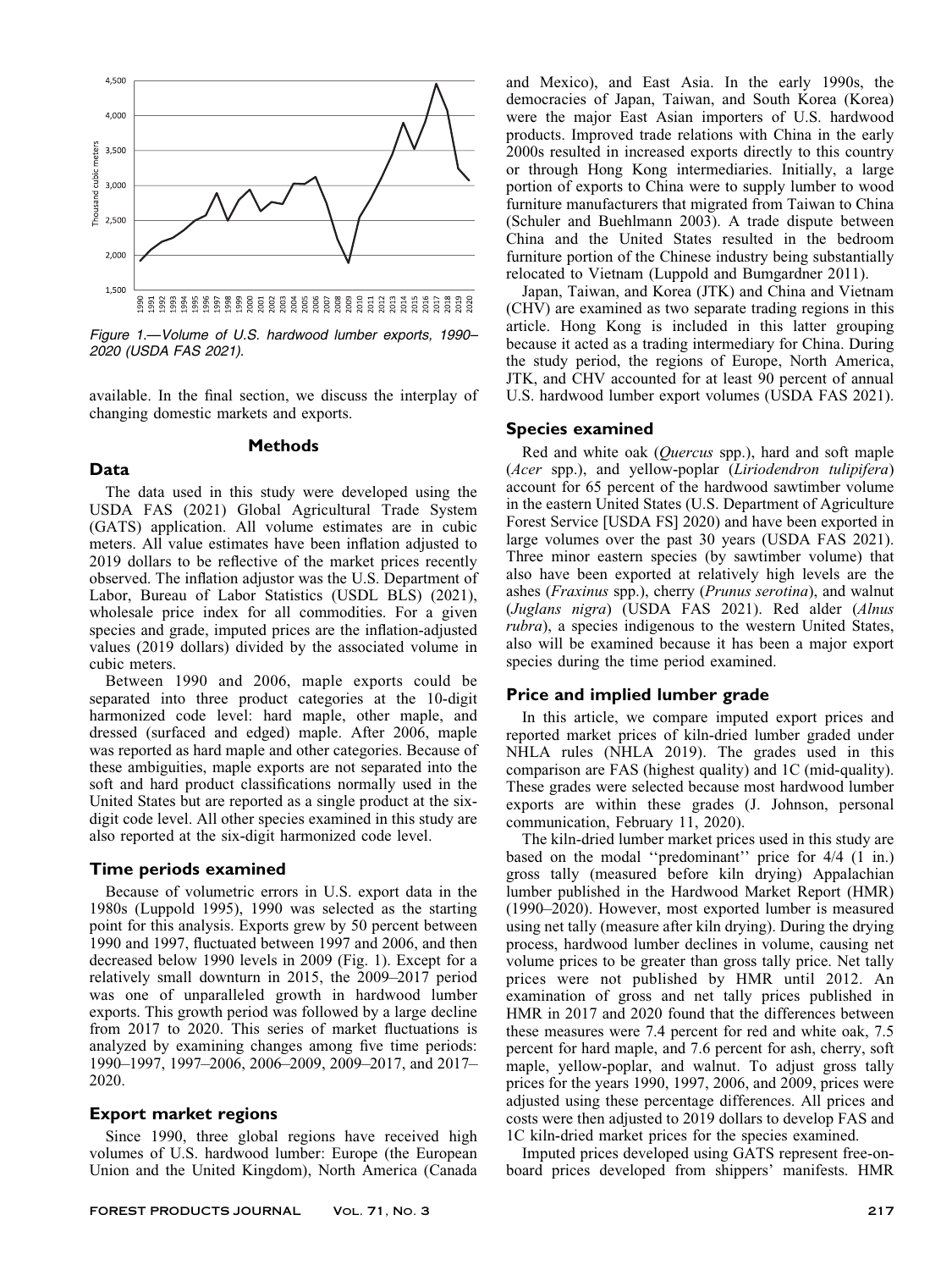reports prices prior to shipping and documentation costs. While documentation costs are relatively low and consistent among shippers, transportation costs to international points of exit can vary considerably. For example, for exporters in the southern United States, transportation costs could range from \$36 per thousand board feet  $($15/m^3)$  if shipped from the port of Mobile to hundreds of dollars per thousand board feet if shipped from West Coast ports (B. Ousley, personal communication, March 2, 2021). The total cost (product, transportation to port, ocean freight, insurance, and additional costs) of shipping to an Asian customer may be lower from West Coast ports, depending on variable ocean freight costs. Since there is no easy method of consistently determining shipping costs, a value of \$100 per thousand board feet  $(S42.37/m<sup>3</sup>)$  was added to all estimated kiln-dried net tally prices to develop an adjusted kiln-dried net tally price.

The imputed export prices were compared to FAS and 1C adjusted price using five lumber grade categories:

- 1. Greater than  $(GT)$  FAS = price at least 11 percent greater than the adjusted price of FAS kiln-dried lumber for that species.
- 2.  $FAS = price$  within 10 percent plus or minus the adjusted FAS kiln-dried lumber price for that species.
- 3. 1C-FAS  $=$  price between the ranges of FAS and 1C adjusted prices.
- 4.  $1C =$  price within 10 percent plus or minus the adjusted 1C kiln-dried lumber price for that species.
- 5. Less than  $(LT)$  1C = price at least 11 percent less than the 1C adjusted kiln-dried lumber price for that species. This designation indicates greater volumes of lower-grade lumber (NHLA grade 2A and lower).

While NHLA grading rules exist for red alder, red alder price is not reported by the HMR because most shipments of this products are sold under proprietary rules. Because hard and soft maple prices have followed different paths in the time periods examined, maple prices are weighted by the proportions of the hard and other maple products reported for a specific year and region. All prices used in this study are ''color unselect'' price or its predecessor price (reported before November 1999 for hard maple and March 2006 for soft maple) prior to premium for color select.

#### Results

#### Regional volume analysis

In 1990, Europe was the most important export market for U.S. hardwood lumber, receiving 573 thousand  $m<sup>3</sup>$  (Fig. 2) at a value of \$555 million (40% of total value) (Fig. 3). North America and JTK also were major export markets, receiving  $639$  and  $532$  thousand m,<sup>3</sup> respectively. The volumetric market shares for Europe, North America, JTK, and CHV in 1990 were 35, 33, 26, and 1 percent, respectively.

The increased volume of U.S. hardwood lumber exported between 1990 and 1997 was primarily due to increased exports to North America (Fig. 2). Europe remained the most important market in terms of value (Fig. 3). The volume exported to JTK in 1997 was similar to the 1990 volume, but the value of exports to this region increased by \$60 million. Exports to CHV increased in the 1990s and in 1997 were 161 thousand  $m<sup>3</sup>$  valued at \$155 million, which



Figure 2.—Volume of U.S. hardwood lumber exported to Europe; North America; the Japan, Taiwan, and Korea (JTK) region; the China and Vietnam (CHV) region; and all other regions in select years (USDA FAS 2021). CHV includes Hong Kong as an intermediary for China.

represented 6 percent of the volume and 5 percent of the value that year.

Total hardwood lumber exports trended upward between 1997 and 2006 as a result of large increases in shipments to CHV and smaller increases to North America (Figs. 2 and 3). Shipments to JTK declined during this period by 349 thousand  $m<sup>3</sup>$  in volume and by \$300 million in value. European exports declined by 201 thousand  $m<sup>3</sup>$  in volume and by \$272 million in value. In 2006, the relative market shares for Europe, North America, JTK, and CHV on a volume basis were 23, 39, 5, and 25 percent, respectively.

Lumber exports declined between 2006 and 2009 to all regions, but exports to Europe had the largest declines, and CHV experienced the smallest (Figs. 2 and 3). Exports to JTK continued the decline that began in the late 1990s, with the region accounting for 62 thousand  $m<sup>3</sup>$  (3%) of the volume of shipments in 2009. Volume of exports to CHV in 2009 was only 2 thousand  $m<sup>3</sup>$  lower than shipments to North America.

The increase in export volume between 2009 and 2017 was primarily the result of increased exports to CHV (Figs. 2 and 3). In 2010, CHV displaced North America as the most important receiving region for U.S. exports (USDA FAS 2021). In 2017, CHV accounted for 64 percent of both



Figure 3.—Value of U.S. hardwood lumber exported to Europe; North America; the Japan, Taiwan, and Korea (JTK) region; the China and Vietnam (CHV) region; and all other regions in select years (USDL BLS 2021, USDA FAS 2021). CHV includes Hong Kong as an intermediary for China.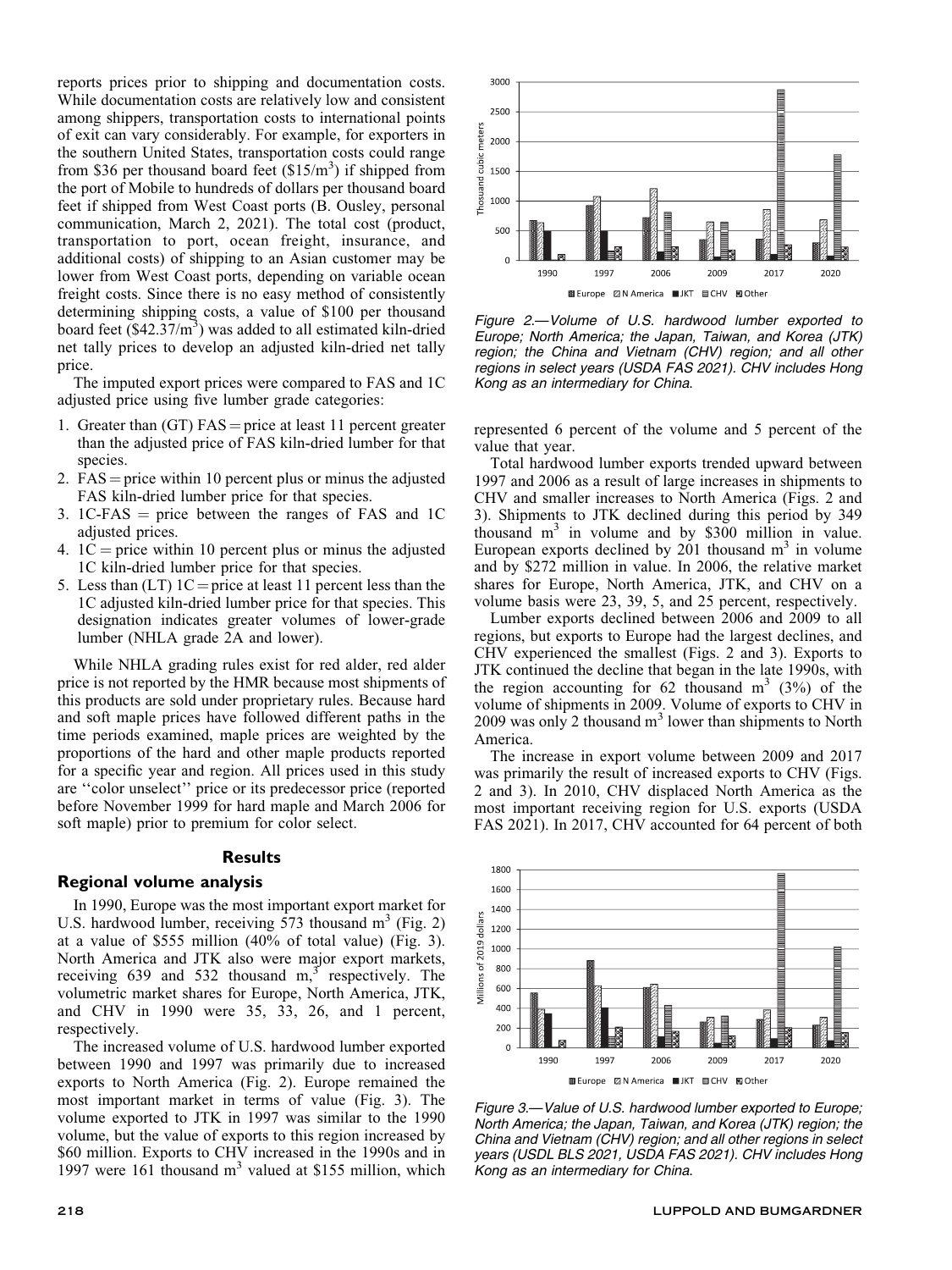volume  $(2,871$  thousand m<sup>3</sup>) and value  $(\$1,763$  million) of exports. The decline in exports after 2017 was primarily the result of decreased exports to CHV, but this region still accounted for the majority of U.S. hardwood lumber shipments in 2020. The volumetric market shares for Europe, North America, JTK, and CHV in 2020 were 10, 22, 3, and 58 percent, respectively.

# Species analysis: Worldwide U.S. exports

In 1990, the volume of red and white oak lumber was 600 and  $526$  thousand  $m<sup>3</sup>$  respectively and combined accounted for 59 percent of total exports volume (Table 1). Of six other species identified in Table 1, ash, yellow-poplar, red alder, and maple had volumes in approaching or exceeding 100 m<sup>3</sup> in 1990. The increase in exports between 1990 and 1997 was led by large increases in maple and red alder shipments combined with smaller increases in white oak and yellow-poplar. The volumetric increase in red oak shipments was less than the increased volume in cherry exports during this period. As a result, the combined red and white oak market share of total export volume in 1997 was 45 percent. Red alder exports peaked in the late 1990s at 303 thousand  $m<sup>3</sup>$  in 1997 (USDA FAS 2021).

Between 1997 and 2006, red oak and white oak exports declined as shipments of all other eastern species increased (Table 1). In 2006, combined red oak and white oak shipments were 1,090 thousand  $m<sup>3</sup>$  (35% of total), while combined maple, yellow-poplar, ash, cherry, and walnut shipments were  $1,233$  thousand  $m<sup>3</sup>$ . The decline in exports between 2006 and 2009 occurred across all species, but the oaks had relatively smaller declines.

The growth of hardwood exports after 2009 occurred across all species with the largest volumetric increase occurring in red oak and yellow-poplar shipments (Table 1). The highest relative increases between 2009 and 2017 were for cherry, red oak, ash, and walnut with proportional increases of 340, 270, 254, and 232 percent, respectively. In 2017, export volumes of yellow-poplar, ash, walnut, and cherry exceeded that of maple. Exports of all species declined between 2017 and 2020 with the exception of walnut. While walnut is a minor species accounting for less than 1 percent of the U.S. sawtimber resource (USDA FS 2020), in 2020 it was the third most important exported species on a value basis and fifth most important on a volume basis (USDA FAS 2021).

Table 1.—Volume, in thousand cubic meters, of U.S. hardwood lumber exports of important species and all species in select years (USDA FAS 2021).

|                          | 1990  | 1997  | 2006  | 2009  | 2017  | 2020  |
|--------------------------|-------|-------|-------|-------|-------|-------|
| Red oak                  | 600   | 649   | 487   | 335   | 1,239 | 768   |
| White oak                | 526   | 665   | 603   | 370   | 715   | 553   |
| Maple                    | 98    | 391   | 404   | 162   | 177   | 131   |
| Yellow-poplar            | 107   | 204   | 388   | 326   | 757   | 451   |
| Ash                      | 140   | 152   | 180   | 124   | 439   | 265   |
| Cherry                   | 47    | 112   | 165   | 42    | 185   | 134   |
| Walnut                   | 22    | 20    | 96    | 65    | 216   | 222   |
| Red alder                | 103   | 303   | 259   | 133   | 221   | 154   |
| All species <sup>a</sup> | 1,918 | 2,893 | 3,123 | 1,890 | 4,458 | 3,071 |

<sup>a</sup> Includes listed species plus birch, beech, hickory, tropical, and other species.

# Species analysis: Regional U.S. exports

In 1990, U.S. export volumes of the eight species were distributed among Europe, North America, and JTK (Table 2). Europe received over 60 percent of the white oak exports, while North America and JTK received nearly three-quarters of the red oak shipments. Relatively high volumes of yellow-poplar and red alder were shipped to Europe and JTK. Cherry was exported primarily to North America and Europe, while ash exports were somewhat evenly distributed over the three regions.

In 1997, Europe continued to account for over half of U.S. white oak exports; this region was also the most important market for yellow-poplar, cherry, and red alder (Table 2). North America accounted for most of the maple shipments and also was the largest importer of red oak and walnut. Total exports to JTK remained relatively constant between 1990 and 1997, but proportional exports to this region declined for most species. Exports to CHV increased for all species by 1997, but this region's market share for any species that year was still less than 10 percent.

Table 2.—Percent volume of U.S. hardwood lumber of important species groups exported to Europe; North America; the Japan, Taiwan, and Korea (JTK) region; and the China and Vietnam (CHV) region in select years (USDA FAS 2021).

|               | 1990           | 1997           | 2006           | 2009           | 2017           | 2020           |
|---------------|----------------|----------------|----------------|----------------|----------------|----------------|
| Europe        |                |                |                |                |                |                |
| Red oak       | 19             | 10             | 3              | $\overline{4}$ | 2              | 3              |
| White oak     | 61             | 59             | 52             | 42             | 24             | 28             |
| Maple         | 17             | 13             | 5              | $\overline{4}$ | $\overline{c}$ | $\overline{c}$ |
| Yellow-poplar | 48             | 46             | 32             | 24             | 12             | 14             |
| Ash           | 30             | 24             | 29             | 21             | 5              | 7              |
| Cherry        | 44             | 43             | 22             | 11             | 1              | 1              |
| Walnut        | 32             | 34             | 27             | 21             | 9              | 8              |
| Red alder     | 32             | 57             | 17             | 10             | 5              | $\mathbf{1}$   |
| North America |                |                |                |                |                |                |
| Red oak       | 46             | 64             | 66             | 56             | 18             | 20             |
| White oak     | 20             | 15             | 19             | 9              | 10             | 12             |
| Maple         | 45             | 53             | 73             | 68             | 54             | 62             |
| Yellow-poplar | 4              | 17             | 11             | 14             | 8              | 3              |
| Ash           | 24             | 32             | 25             | 24             | $\overline{4}$ | $\overline{7}$ |
| Cherry        | 51             | 40             | 44             | 55             | 9              | 8              |
| Walnut        | 24             | 40             | 39             | 45             | 26             | 17             |
| Red alder     | 6              | 5              | 30             | 16             | 12             | 22             |
| JTK region    |                |                |                |                |                |                |
| Red oak       | 28             | 14             | $\overline{c}$ | $\overline{c}$ | 1              | $\overline{c}$ |
| White oak     | 13             | 14             | 4              | $\overline{3}$ | $\overline{2}$ | $\overline{c}$ |
| Maple         | 32             | 18             | $\overline{4}$ | $\overline{4}$ | 3              | 3              |
| Yellow-poplar | 45             | 20             | $\overline{4}$ | $\overline{2}$ | 1              | $\mathbf{1}$   |
| Ash           | 40             | 24             | 13             | 9              | 5              | 6              |
| Cherry        | $\overline{4}$ | $\overline{7}$ | $\overline{4}$ | 5              | 1              | $\mathbf{1}$   |
| Walnut        | 40             | 19             | 8              | 8              | 8              | 6              |
| Red alder     | 61             | 28             | 6              | 6              | 3              | $\overline{4}$ |
| CHV region    |                |                |                |                |                |                |
| Red oak       | 1              | 6              | 23             | 30             | 76             | 69             |
| White oak     | $\mathbf{0}$   | $\overline{c}$ | 15             | 30             | 49             | 44             |
| Maple         | 1              | $\overline{7}$ | 13             | 18             | 36             | 26             |
| Yellow-poplar | $\mathbf{0}$   | 8              | 48             | 52             | 74             | 78             |
| Ash           | $\overline{2}$ | $\overline{7}$ | 23             | 33             | 76             | 68             |
| Cherry        | $\theta$       | $\overline{3}$ | 22             | 16             | 88             | 89             |
| Walnut        | $\theta$       | 1              | 16             | 19             | 49             | 63             |
| Red Alder     | $\theta$       | 6              | 45             | 66             | 79             | 70             |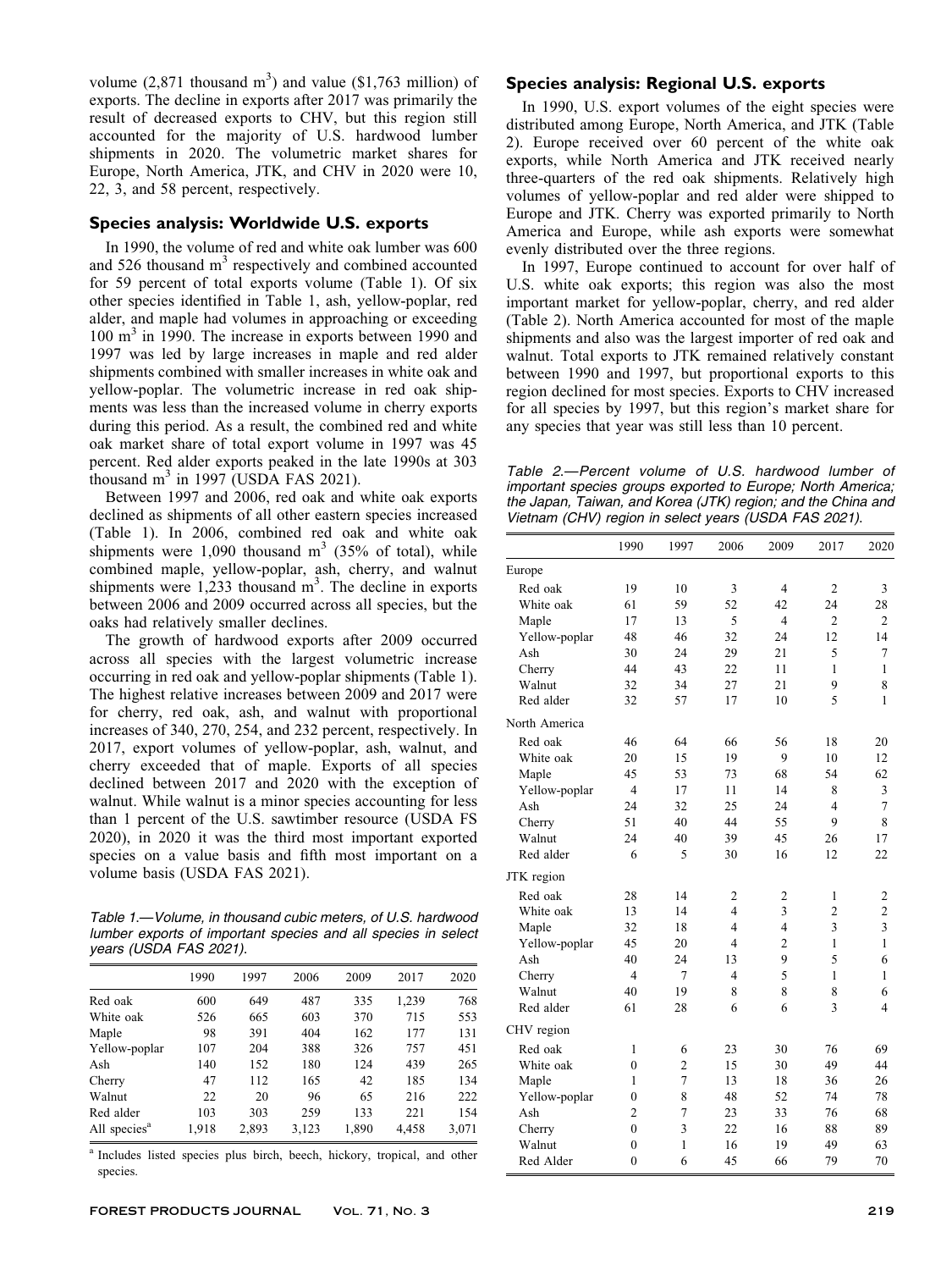In 2006, Europe still accounted for over 50 percent of white oak shipments, but this region's market shares for all species declined from 1997 with the exception of ash (Table 2). North America continued to be the most important market for red oak, maple, cherry, and walnut. Declining exports to JTK was reflected in the fact that ash was the only species with an export market share of greater than 10 percent. By contrast, the market shares for CHV exceeded 15 percent for most species, and this region was the largest importer of yellow-poplar and red alder.

Europe and North America remained the most important markets for white oak, red oak, maple, ash, cherry, and walnut in 2009 (Table 2). CHV realized increased market share for all species except cherry, while JTK experienced no species with greater than 9 percent market share in 2009. In 2017, CHV was the most important export market for all species except maple. This species continued to be exported in relatively large volumes to North America. While total exports to CHV declined by 38 percent between 2017 and 2020, this region still commanded a dominant share of the U.S. hardwood market for every species except maple.

# Imputed price analysis

An examination of Table 3 finds that imputed prices of total exports for all species over the years examined are in grade category 1C or higher with the greatest frequency being in category 1C-FAS. The highest grade levels occurred in 2009 with all imputed prices being equal to or greater than 1C-FAS. Walnut had no imputed prices above category 1C-FAS but had the highest price per cubic meter for most years examined (USDA FAS 2021).

When examining grade categories by region and species, Europe had the greatest frequency of higher imputed prices (Table 4). White oak has been the most important species exported to Europe, and the imputed price of this species has been consistently high in this region. Europe had no species with an imputed price below category 1C-FAS in any year examined. North America had the greatest frequency of lower grade categories with no observations above category 1C-FAS and the highest number of observations in grade category 1C or LT 1C.

While exports to JTK have declined over the past 30 years, the grade categories of these shipments have been increasing (Table 4). In 1990, 70 percent of the shipments to this region were grade category 1C-FAS and the remainder category FAS. In the combined 2009 and 2020 periods, over half the imputed prices for this region were in the GT FAS category. Since 2006, the imputed price for walnut shipped to JTK was considerably larger than imputed prices for the other regions.

Table 3.—Grade categories of imputed prices of U.S. hardwood lumber exports for important species in select years.

|                                                | 1990       | 1997             | 2006       | 2009                                      | 2017       | 2020       |
|------------------------------------------------|------------|------------------|------------|-------------------------------------------|------------|------------|
| Red oak                                        | 1C-FAS 1C  |                  | 1C         | FAS                                       | 1C         | <b>FAS</b> |
| White oak 1C-FAS 1C-FAS 1C-FAS FAS             |            |                  |            |                                           | 1C         | $1C-FAS$   |
| Maple                                          | 1C-FAS 1C  |                  |            | 1C 1C-FAS 1C-FAS 1C-FAS                   |            |            |
| Yellow-poplar FAS FAS 1C-FAS FAS 1C-FAS 1C-FAS |            |                  |            |                                           |            |            |
| Ash                                            | <b>FAS</b> | FAS              | 1C-FAS FAS |                                           | <b>FAS</b> | <b>FAS</b> |
| Cherry                                         |            | 1C-FAS 1C-FAS 1C |            | 1C-FAS FAS                                |            | <b>FAS</b> |
| Walnut                                         |            |                  |            | 1C-FAS 1C-FAS 1C-FAS 1C-FAS 1C-FAS 1C-FAS |            |            |

The CHV region did not become a major export market until after 1997. Since 2006, the CHV region had the largest variation in the grade categories with imputed prices ranging from category GT FAS to LT 1C (Table 4). Two species that had declines in grade categories in the CHV region since 2009 are white oak and yellow-poplar. Since 2009, white oak had the largest price increase of any of the species examined, with HMR KD FAS and 1C prices increasing by 65 and 52 percent, respectively, by 2020 (HMR 2009–2020). As a result, lower-value 1C white oak appears to have been substituted for increasingly expensive FAS white oak. The decline in quality of yellow-poplar exports also appears to be cost related, as the nominal imputed price has remained relatively constant between 2009 and 2020, while the inflation-adjusted KD FAS and 1C prices have increased by 28 and 19 percent, respectively.

# Interplay of changing domestic markets and exports

While hardwood lumber exports have declined since 2017, domestic consumption of grade hardwood lumber has remained near 6,900 thousand m<sup>3</sup> (Luppold et al. 2019). This indicates that exports accounted for 39 percent of the combined domestic and export grade lumber demand in 2017 and 32 percent of the grade lumber market in 2019. The above imputed price analysis indicates that a large percentage of hardwood lumber exports is in mid- and highquality grades. If we assume that 90 percent of the exports are grade 1C or higher and that 60 percent of appearance lumber available is within these grades, then exports accounted for 59 percent of the U.S. market for higherquality lumber (1C or higher) in 2017 before declining to 48 percent in 2019.

While exports have become the most important market for higher-grade U.S. hardwood lumber in recent years, the effect of exports on domestic hardwood production has changed over time. In 1990, Europe was the largest market for U.S. exports, and most of the lumber shipped to Europe was manufactured into products consumed in Europe. Similarly, exports to the Japanese portion of the JTK region tended to stay in Japan. In the cases of Europe and Japan, increased exports increased total demand for U.S. lumber since this increase was in addition to domestic consumption.

The economic relationship between the United States and the rest of North America is one of bilateral trade in lumber and secondary hardwood products. A portion of lumber exported to Canada and Mexico is used in the manufacturing of furniture, flooring, and other products that are then exported to the United States. Much of the lumber exported to Taiwan also was manufactured into products exported to the United States. In 1990, the Taiwanese furniture industry complemented the domestic furniture industry in the production of chairs, dining room tables, and other products that could be coupled with bulky, domestically produced "case goods" (furniture with drawers and cabinets) in furniture showrooms.

In the early and mid-1990s, lumber exports to and furniture imports from North America and Taiwan increased (Luppold and Bumgardner 2011, USDA FAS 2021). During this period, hardwood lumber consumption by the U.S. furniture industry remained relatively constant (Luppold and Bumgardner 2016). In the cases of North America and Taiwan, increased exports in the 1990s created a net gain in lumber demand when exports were added to domestic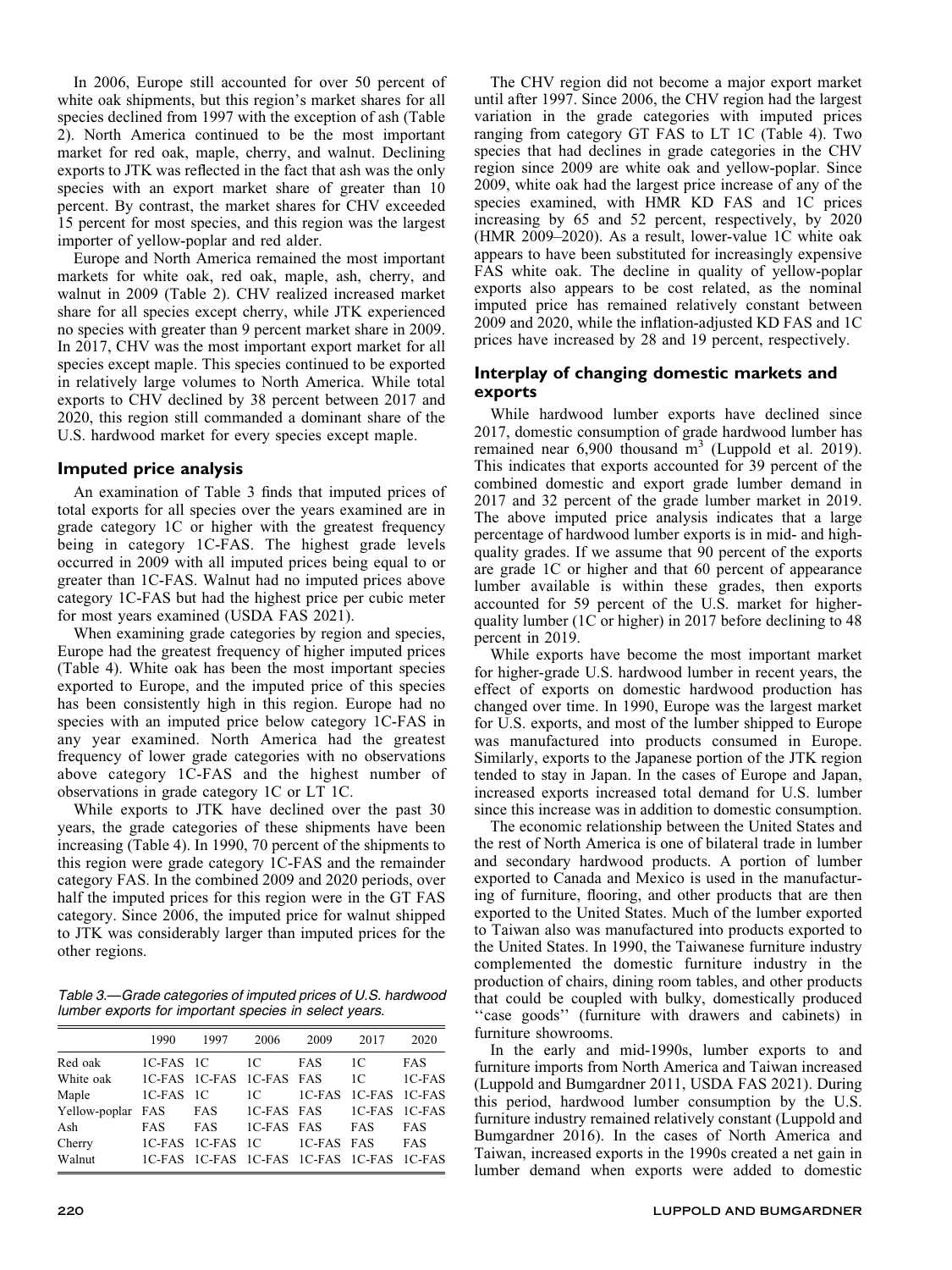|               | 1990           | 1997           | 2006           | 2009           | 2017           | 2020           |
|---------------|----------------|----------------|----------------|----------------|----------------|----------------|
| Europe        |                |                |                |                |                |                |
| Red oak       | 1C-FAS         | FAS            | FAS            | FAS            | FAS            | <b>GT FAS</b>  |
| White oak     | 1C-FAS         | FAS            | <b>FAS</b>     | FAS            | $1C-FAS$       | 1C-FAS         |
| Maple         | FAS            | FAS            | <b>GT FAS</b>  | <b>GT FAS</b>  | <b>GT FAS</b>  | <b>GT FAS</b>  |
| Yellow-poplar | FAS            | FAS            | FAS            | <b>GT FAS</b>  | FAS            | <b>GT FAS</b>  |
| Ash           | FAS            | <b>GT FAS</b>  | <b>GT FAS</b>  | <b>GT FAS</b>  | <b>GT FAS</b>  | <b>GT FAS</b>  |
| Cherry        | 1C-FAS         | 1C-FAS         | $1C$ -FAS      | <b>GT FAS</b>  | <b>GT FAS</b>  | <b>GT FAS</b>  |
| Walnut        | 1C-FAS         | FAS            | FAS            | FAS            | 1C-FAS         | FAS            |
| North America |                |                |                |                |                |                |
| Red oak       | 1 <sup>C</sup> | LT 1C          | 1 <sub>C</sub> | 1 <sub>C</sub> | LT 1C          | LT 1C          |
| White oak     | 1 <sub>C</sub> | LT 1C          | LT 1C          | 1C-FAS         | LT 1C          | 1C-FAS         |
| Maple         | 1 <sub>C</sub> | LT 1C          | LT 1C          | 1C-FAS         | 1 <sup>C</sup> | 1 <sup>C</sup> |
| Yellow-poplar | 1C-FAS         | 1 <sub>C</sub> | 1C-FAS         | 1C-FAS         | 1C-FAS         | 1C-FAS         |
| Ash           | 1C-FAS         | LT 1C          | LT 1C          | 1 <sup>C</sup> | 1 <sup>C</sup> | 1C-FAS         |
| Cherry        | 1C-FAS         | 1C-FAS         | LT 1C          | 1C-FAS         | 1 <sup>C</sup> | 1C-FAS         |
| Walnut        | 1C-FAS         | 1C-FAS         | 1 <sup>C</sup> | 1 <sub>C</sub> | LT 1C          | LT 1C          |
| <b>JTK</b>    |                |                |                |                |                |                |
| Red oak       | 1C-FAS         | $1C$ -FAS      | 1C-FAS         | <b>GT FAS</b>  | FAS            | <b>GT FAS</b>  |
| White oak     | 1C-FAS         | FAS            | 1C-FAS         | FAS            | 1C-FAS         | 1C-FAS         |
| Maple         | 1C-FAS         | 1C-FAS         | <b>GT FAS</b>  | <b>GT FAS</b>  | <b>GT FAS</b>  | <b>GT FAS</b>  |
| Yellow-poplar | FAS            | FAS            | FAS            | FAS            | FAS            | FAS            |
| Ash           | FAS            | FAS            | FAS            | <b>GT FAS</b>  | <b>GT FAS</b>  | FAS            |
| Cherry        | 1C-FAS         | 1C-FAS         | 1 <sup>C</sup> | 1C-FAS         | <b>GT FAS</b>  | <b>GT FAS</b>  |
| Walnut        | 1C-FAS         | 1C-FAS         | <b>GT FAS</b>  | <b>GT FAS</b>  | FAS            | <b>GT FAS</b>  |
| <b>CHV</b>    |                |                |                |                |                |                |
| Red oak       | 1C-FAS         | 1 <sup>C</sup> | 1C-FAS         | FAS            | 1C-FAS         | FAS            |
| White oak     | 1C-FAS         | 1C-FAS         | 1C-FAS         | 1C-FAS         | 1 <sup>C</sup> | 1 <sub>C</sub> |
| Maple         | FAS            | 1C-FAS         | 1C-FAS         | 1C-FAS         | 1C-FAS         | 1C-FAS         |
| Yellow-poplar | <b>GT FAS</b>  | 1C-FAS         | 1C-FAS         | 1C-FAS         | 1 <sup>C</sup> | 1 <sup>C</sup> |
| Ash           | <b>GT FAS</b>  | FAS            | 1 <sup>C</sup> | FAS            | FAS            | FAS            |
| Cherry        | FAS            | 1C-FAS         | LT 1C          | 1C-FAS         | FAS            | FAS            |
| Walnut        | 1C-FAS         | FAS            | 1C-FAS         | 1C-FAS         | 1C-FAS         | 1C-FAS         |

Table 4.—Grade categories of imputed prices of U.S. hardwood lumber exports for important species shipped to Europe; North America; the Japan, Taiwan, and Korea (JTK) region; and the China and Vietnam (CHV) region in select years.

consumption. However, this increase in exports reduced potential growth in U.S. furniture and other secondary product manufacturing.

The late 1990s to early 2000s was a period when U.S. hardwood lumber production and domestic consumption were at historically high levels (Luppold and Bumgardner 2016, 2017). These increases coincided with continued growth in eastern U.S. sawtimber volume and average diameter (Luppold and Bumgardner 2021). However, by 2002, hardwood lumber consumption by the wood household furniture industries had declined by 25 percent as a result of increased furniture imports from China and Vietnam. This decline was partially offset by increased domestic consumption by construction-related industry and relatively high levels of exports to CHK. However, as domestic lumber production and sawtimber removals declined, sawtimber volume continued to increase. Between 2006 and 2016, sawtimber removals declined by 27 percent, while estimated sawtimber volume increased by 18 percent (Oswalt et al. 2019, USDA FS 2021).While furniture manufactured in China and Vietnam can be sold under U.S. brand names, the complementary relationship between domestic and CHV producers is limited because Chinese and Vietnamese producers also manufacture case goods. Another difference between furniture imported from China and Vietnam versus Taiwan and Canada is the apparent decline in the proportion of lumber sourced from the United States used in this furniture. The effect of these changes was a  $2,500$  thousand  $m<sup>3</sup>$  increase in exports to CHV between 2000 and 2018 (USDA FAS 2021) and a  $3,600$  thousand  $m<sup>3</sup>$  decline in hardwood lumber consumption by the U.S. wood furniture industry (Luppold and Bumgardner 2016). Also associated with increased furniture imports from the CHV region was a decline in Canadian furniture imports (Luppold and Bumgardner 2011) and a 22 percent reduction in U.S. hardwood lumber production between 1997 and 2019.

Prior to 2009, hardwood lumber exports to China and Vietnam were influenced by U.S. furniture imports from these countries. Between 2009 and 2020, the value of furniture imports from China and Hong Kong declined by 27 percent, while the value of lumber exports increased by 251 percent (USDA FAS 2021; U.S. Department of Commerce, International Trade Administration [USDC ITA] 2021), suggesting increased use within China. In contrast, the value of furniture imports and lumber exports to Vietnam increased by 251 and 273 percent, respectively, during this period. Walnut in particular appears to be a species favored by Chinese consumers, as export volumes of this species to China and Hong Kong increased by 35 percent, while export volumes of all other species declined by at least 27 percent between 2017 and 2020. Improved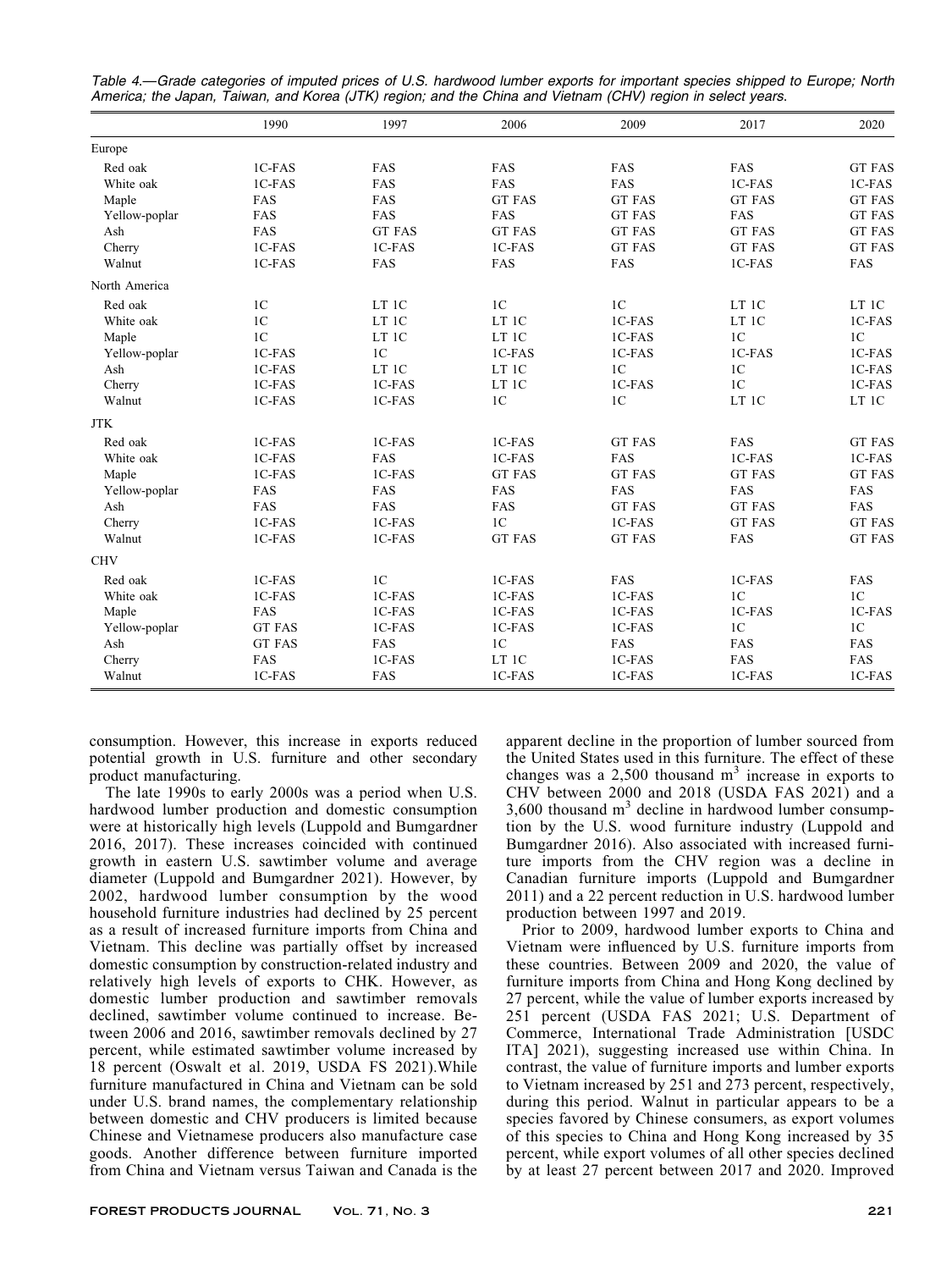U.S.–China trade relations provide greater access to the fastest-growing consumer market in the world. The potential size of the Chinese market for any product is without parallel in world history because of a combination of factors: a large population, growing incomes, and a growing upper middle class purchasing furniture and other wood products. Two U.S. species that seem to be especially desired by Chinese consumers are walnut and red oak. However, the effect of trade frictions with the United States, coupled with a reduced rate of economic growth in China, has caused lumber exports of all species with the exception of walnut to decline between 2017 and 2020.

#### **Conclusions**

Europe, North America, and the JTK region were the major export markets for U.S. hardwood lumber in 1990, and red and white oak comprised 59 percent of shipment volume. Between 1990 and 1997, hardwood lumber exports to Europe and North America increased, while shipments to JTK remained relatively flat (Fig. 2). This increase occurred across most species with the greatest growth occurring for red alder, yellow-poplar, and maple (Table 1). Walnut was the only species to have a reduction in export value and volume between 1990 and 1997.

Between 1997 and 2006, increased exports of all species to the CHV region countered decreased shipments to JTK. Combined oak shipments declined to 35 percent of the total volume. All of the increases that occurred between 1990 and 2006 were erased during the world economic downturn of 2008 and 2009. The large increase in exports that began in 2010 was primarily the result of increased shipments to CHV. In 2017, the combined market share of oak species increased to 43 percent, and volumes of yellow-poplar, ash, walnut, and cherry exceeded that of maple. Exports of all species declined between 2017 and 2020 with the exception of walnut.

Much of the decline in exports between 2017 and 2020 was the result of reduced shipments to China. Even with this decline, CHV still accounted for over 50 percent of the exports of most species and the plurality of white oak (Table 2). Maple was the only species that had a dominant market outside of CHV but also was the species with the largest decline in exports between 2006 and 2020 (Table 1). While walnut is a minor component species of the forest, accounting for less than 1 percent of the U.S. sawtimber resource, it became the third most important U.S. export species on a value basis and fifth most important on a volume basis in 2019 (USDA FAS 2021).

A comparison of imputed price of exports and reported market prices of kiln-dried lumber found that most exports are composed of mid- and high-quality lumber. These prices have been variable among species and regions with Europe having the greatest frequency of higher prices. Real imputed prices and, by implication, mid- and high-quality lumber prices have declined since 1997 with the exception of walnut (Table 3). One factor that may be contributing to the reduced price and apparent increase in the availability of hardwood lumber is increasing sawtimber volume.

There is no question that exports now account for a large proportion of the total demand for appearance-graded hardwood lumber produced in the United States. The importance of export markets coincides with several other changes in the hardwood market. The loss of the domestic

furniture industry and the reduced consumption of hardwood lumber used in construction-based and remodeling markets have contributed to the decline in total demand for higher-quality hardwoods. These changes are major factors helping explain the decline in prices of higher-quality lumber since 1997 and the decline in hardwood lumber production. Without exports acting as a hedge against the decline in domestic consumption of higher-grade hardwood lumber, the decline in prices and domestic production could have been considerably larger.

#### Literature Cited

- Bumgardner, M., S. Bowe, and W. Luppold. 2016. Are there regional differences in US hardwood product exports? Forest Prod. J. 66(3/ 4):140–146.
- Dickerson, S. D. and J. Stevens. 1998. Marketing characteristics of Michigan hardwood products exporters. Forest Prod. J. 48(11/12):36-42.
- Gazal, K. A. and J. Wang. 2012. Export activities of central Appalachian hardwood products industry: The case of West Virginia. Forest Prod. J. 62(7/8):607–612.
- Hammett, A. L., III, F. W. Cubbage, and W. G. Luppold. 1991. Southern Appalachian hardwood lumber manufacturers: Characteristics of exporters and nonexporters. Forest Prod. J. 41(7/8):70–76.
- Hammett, A. L., III, F. W. Cubbage, and W. G. Luppold. 1992. A logistical regression model of southern hardwood lumber export participation. Wood Fiber Sci. 24(3):315–329.
- Hardwood Market Report (HMR). 1990–2020 (various issues). Hardwood Market Report. Memphis, Tennessee.
- Ifju, P. A. and R. J. Bush. 1993. Export barriers and incentives in the eastern hardwood lumber industry. Forest Prod. J. 43(3):45–48.
- Luppold, W. G. 1995. Causes and remedies for errors in international forest products trade data: Examples from the hardwood trade statistics. Forest Sci. 41(2):278–283.
- Luppold, W. G. and M. S. Bumgardner. 2011. Thirty-nine years of US wood furniture importing: sources and products. BioResources 6(4):4895–4908.
- Luppold, W. G. and M. S. Bumgardner. 2013. Factors influencing changes in U.S. hardwood log and lumber exports from 1990 to 2011. BioResources 8(2):1615–1624.
- Luppold W. G. and M. S. Bumgardner. 2016. US hardwood lumber consumption and international trade from 1991 to 2014. Wood Fiber Sci. 48(3):162–170.
- Luppold, W. G. and M. S. Bumgardner. 2017. Changes in eastern US sawmill employment and estimated hardwood lumber production from 2001 to 2015. Forest Prod. J. 67(7/8):408–415.
- Luppold, W. G. and M. S. Bumgardner. 2021. Changes in hardwood sawtimber growth, mortality, and removals in the eastern United States. BioResources 16(1):62-76.
- Luppold W., M. Bumgardner, K. Kottwitz, F. Maplesden, and I. Novoselov. 2019. Sawn hardwood. In: UNECE/FAO Forest Products Annual Market Review 2017–2018. United Nations, Geneva. pp. 50– 59.
- Naka, K., B. A. Parsons, and A. L. Hammett. 2009. Hardwood lumber industry in the Appalachian region: Focus on exports. Forestry Chronicle 85(1):75–81.
- National Hardwood Lumber Association (NHLA). 2019. Rules for Measurement and Inspection of Hardwood and Cypress. National Hardwood Lumber Association, Memphis, Tennessee. 97 pp. https:// www.nhla.com/2019-rulebook\_web.pdf. Accessed June 6, 2020.
- Oswalt, S. N., W. B. Smith, P. D. Miles, and S. A. Pugh. 2019. Forest resources of the United States, 2017: A technical document supporting the Forest Service 2020 RPA assessment. General Technical Report WO-97. USDA Forest Service, Washington, D.C.
- Ringe, J. M., D. H. Graves, and B. G. Hansen. 1987. Characteristics and marketing methods of Kentucky hardwood lumber exporters. Forest Prod. J. 37(5):31–34.
- Schuler A. and U. Buehlmann. 2003. Identifying future competitive business strategies for the U.S. furniture industry: Benchmarking and paradigm shifts. General Technical Report NE-304. USDA Forest